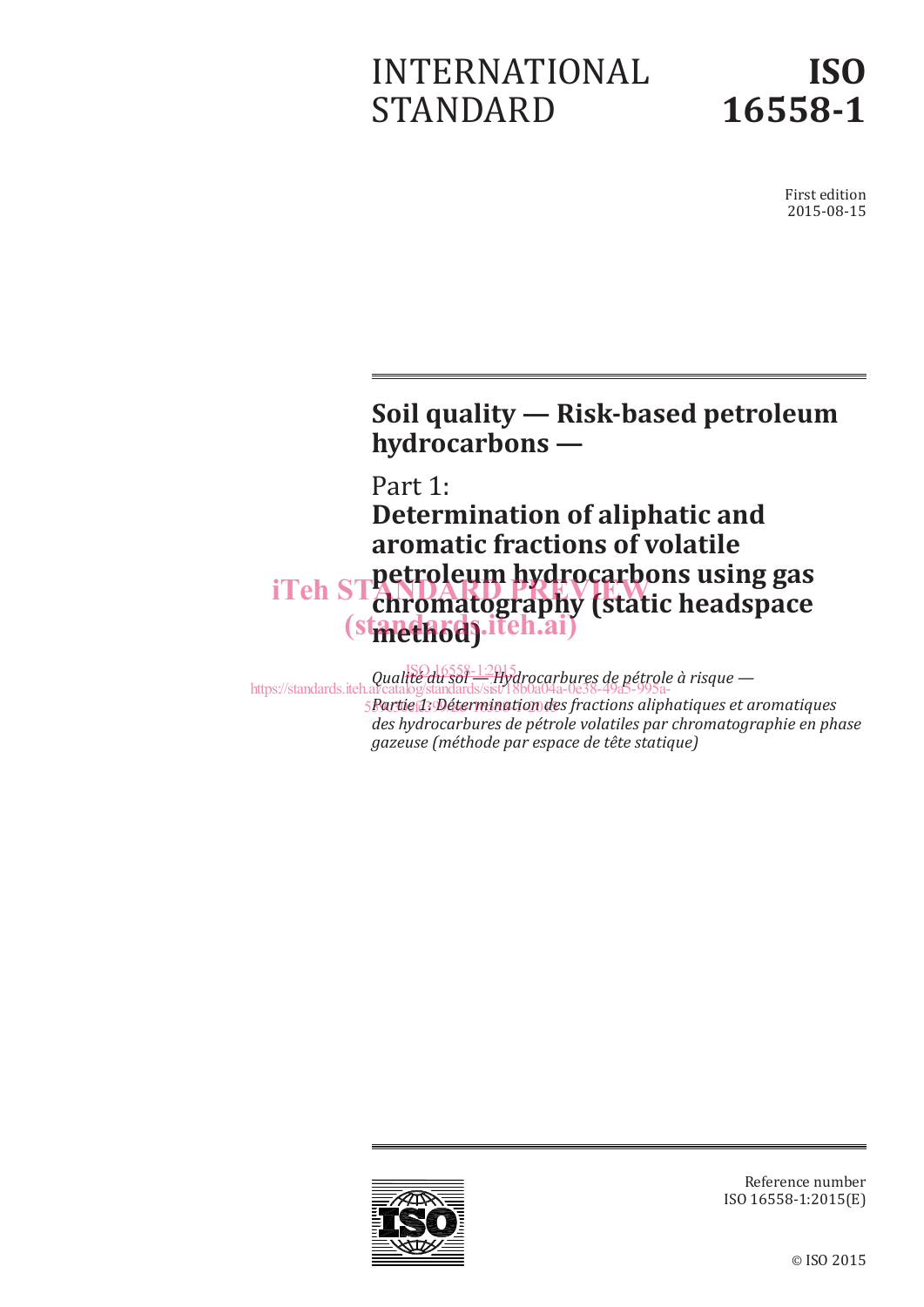## iTeh STANDARD PREVIEW (standards.iteh.ai)

ISO 16558-1:2015 https://standards.iteh.ai/catalog/standards/sist/18b0a04a-0e38-49a5-995a-539c30efe399/iso-16558-1-2015



© ISO 2015, Published in Switzerland

All rights reserved. Unless otherwise specified, no part of this publication may be reproduced or utilized otherwise in any form or by any means, electronic or mechanical, including photocopying, or posting on the internet or an intranet, without prior written permission. Permission can be requested from either ISO at the address below or ISO's member body in the country of the requester.

ISO copyright office Ch. de Blandonnet 8 • CP 401 CH-1214 Vernier, Geneva, Switzerland Tel. +41 22 749 01 11 Fax +41 22 749 09 47 copyright@iso.org www.iso.org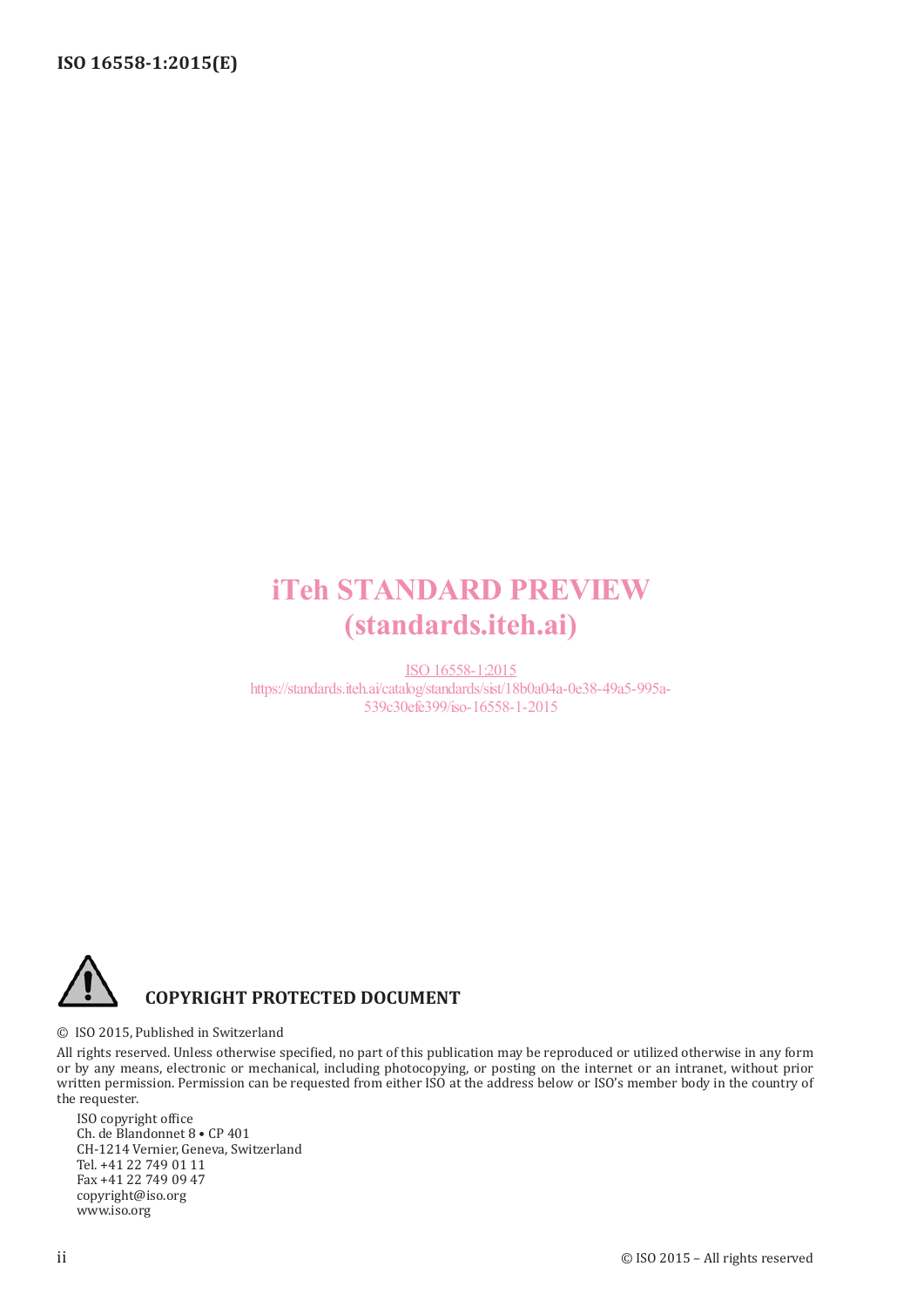Page

## **Contents**

| 1                                                                                                                                                                                                                                    |  |  |  |
|--------------------------------------------------------------------------------------------------------------------------------------------------------------------------------------------------------------------------------------|--|--|--|
| 2                                                                                                                                                                                                                                    |  |  |  |
| 3                                                                                                                                                                                                                                    |  |  |  |
| 4                                                                                                                                                                                                                                    |  |  |  |
| Principle 3<br>5                                                                                                                                                                                                                     |  |  |  |
| 6                                                                                                                                                                                                                                    |  |  |  |
| 7                                                                                                                                                                                                                                    |  |  |  |
| 8<br>8.1<br>8.2<br>8.3                                                                                                                                                                                                               |  |  |  |
| 9<br>9.1<br>9.2<br>Headspace-analysis<br>Gas chromatographic analysis<br>ARD PREVIEW 10<br>9.3<br>9.4<br>General Calibration Standards.itch.ai) 30<br>9.4.1<br>9.4.2<br>9.4.3                                                        |  |  |  |
| ISO 16558-1:2015<br>10<br>10.1<br>10.1.1 Volatile aromatic hydrocarbon compounds with internal standard method12<br>Calculation of the concentration of a volatile compound or fraction in the soil sample 13<br>10.2<br>10.3        |  |  |  |
| <b>11</b>                                                                                                                                                                                                                            |  |  |  |
| Precision 23 Apr 2012 13 Apr 2012 13 Apr 2012 14 Apr 2012 14 Apr 2013 14 Apr 2014 15 Apr 2014 15 Apr 2014 15 Apr 2014 15 Apr 2014 15 Apr 2014 15 Apr 2014 15 Apr 2014 15 Apr 2014 15 Apr 2014 16:00 16:00 16:00 16:00 16:00 16<br>12 |  |  |  |
| 13                                                                                                                                                                                                                                   |  |  |  |
|                                                                                                                                                                                                                                      |  |  |  |
|                                                                                                                                                                                                                                      |  |  |  |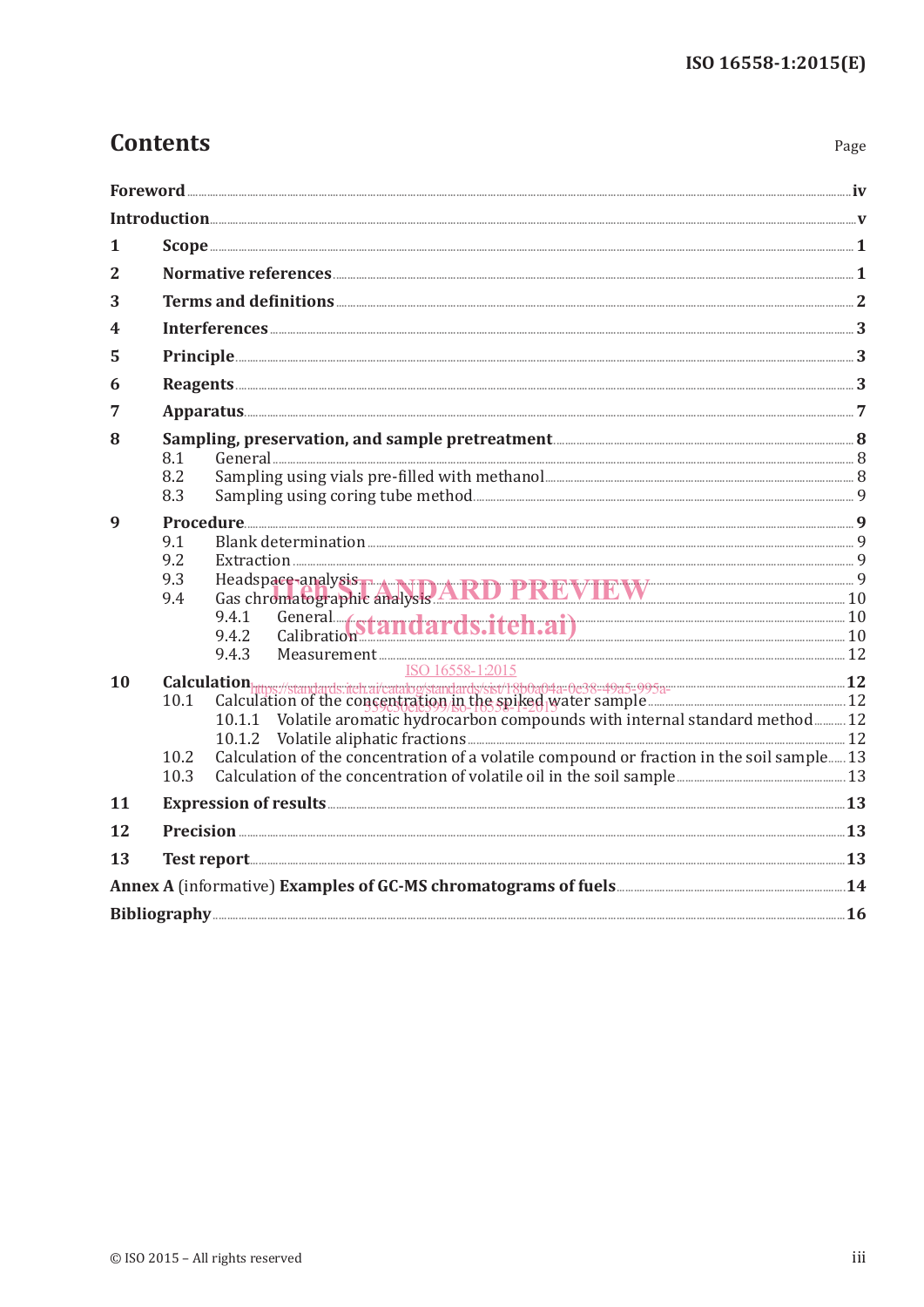### **Foreword**

ISO (the International Organization for Standardization) is a worldwide federation of national standards bodies (ISO member bodies). The work of preparing International Standards is normally carried out through ISO technical committees. Each member body interested in a subject for which a technical committee has been established has the right to be represented on that committee. International organizations, governmental and non-governmental, in liaison with ISO, also take part in the work. ISO collaborates closely with the International Electrotechnical Commission (IEC) on all matters of electrotechnical standardization.

The procedures used to develop this document and those intended for its further maintenance are described in the ISO/IEC Directives, Part 1. In particular the different approval criteria needed for the different types of ISO documents should be noted. This document was drafted in accordance with the editorial rules of the ISO/IEC Directives, Part 2 (see www.iso.org/directives).

Attention is drawn to the possibility that some of the elements of this document may be the subject of patent rights. ISO shall not be held responsible for identifying any or all such patent rights. Details of any patent rights identified during the development of the document will be in the Introduction and/or on the ISO list of patent declarations received (see www.iso.org/patents).

Any trade name used in this document is information given for the convenience of users and does not constitute an endorsement.

For an explanation on the meaning of ISO specific terms and expressions related to conformity assessment, as well as information about ISO's adherence to the WTO principles in the Technical<br>Barriers to Trade (TBT) see the following URL: Foreword - Supplementary Information Barriers to Trade (TBT) see the following URL: Foreword - Supplementary Information

The committee responsible for this document is ISO/TC 190, *Soil quality*, Subcommittee SC 3, *Chemical* **Channel (standards)** *methods and soil characteristics*.

#### ISO 16558-1:2015

ISO 16558 consists of the following parts, under the general title *Soil quality <sup>995</sup>Risk-based petroleum hydrocarbons*: 539c30efe399/iso-16558-1-2015

- *Part 1: Determination of aliphatic and aromatic fractions of volatile petroleum hydrocarbons using gas chromatography (static headspace method)*
- *Part 2: Determination of aliphatic and aromatic fractions of semi-volatile petroleum hydrocarbons using gas chromatography with flame ionization detection (GC/FID)* [Technical Specification]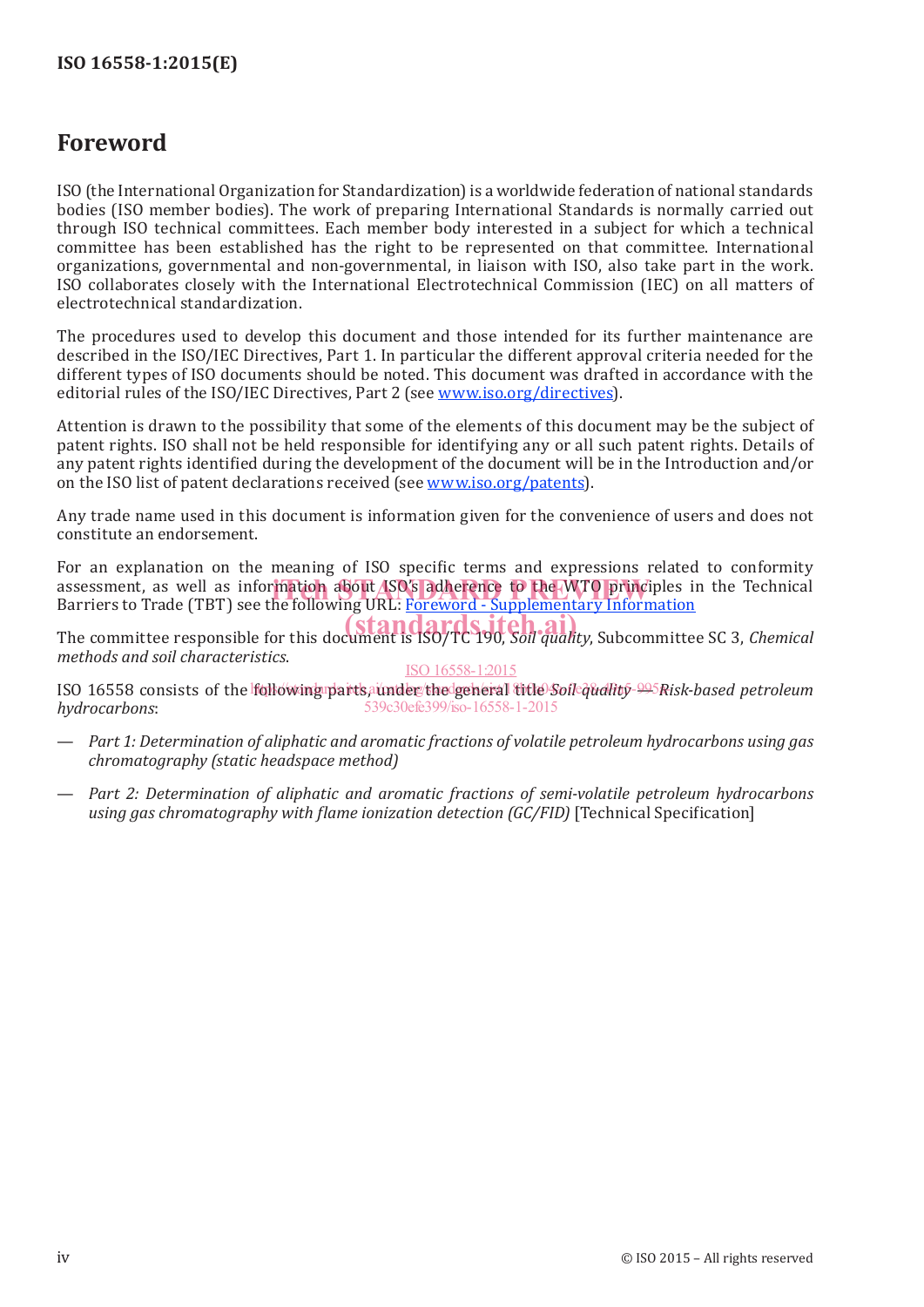## **Introduction**

ISO 11504 establishes a basis for the choice of fractions and individual compounds when carrying out analysis for petroleum hydrocarbons in soils and soil-like materials including sediments. It provides guidance for the appropriate use of the analytical results in risks assessment. This part of ISO 16558 specifies methods for the quantitative determination of the appropriate fractions of aliphatic and aromatic compounds. The methods described are based on existing standards [mineral oil (ISO 16703) and volatile hydrocarbons (ISO 22155)].

The general use and relation between the two different parts of this International Standard is given in Figure 1.



#### **Key**

- a Florisil®b clean-up: Only to be applied in case the test according to ISO 16703 is carried out. If the aliphatic and aromatic fractions have to be analysed, florisil clean-up should not be carried out. Florisil® is a trade name for a prepared diatomaceous substance mainly consisting of anhydrous magnesium silicate.
- b Florisil® is an example of a suitable product available commercially. This information is given for the convenience of users of this International Standard and does not constitute an endorsement by ISO of this product.

#### **Figure 1 — Use of different analytical International Standards during risk assessment of petroleum hydrocarbons**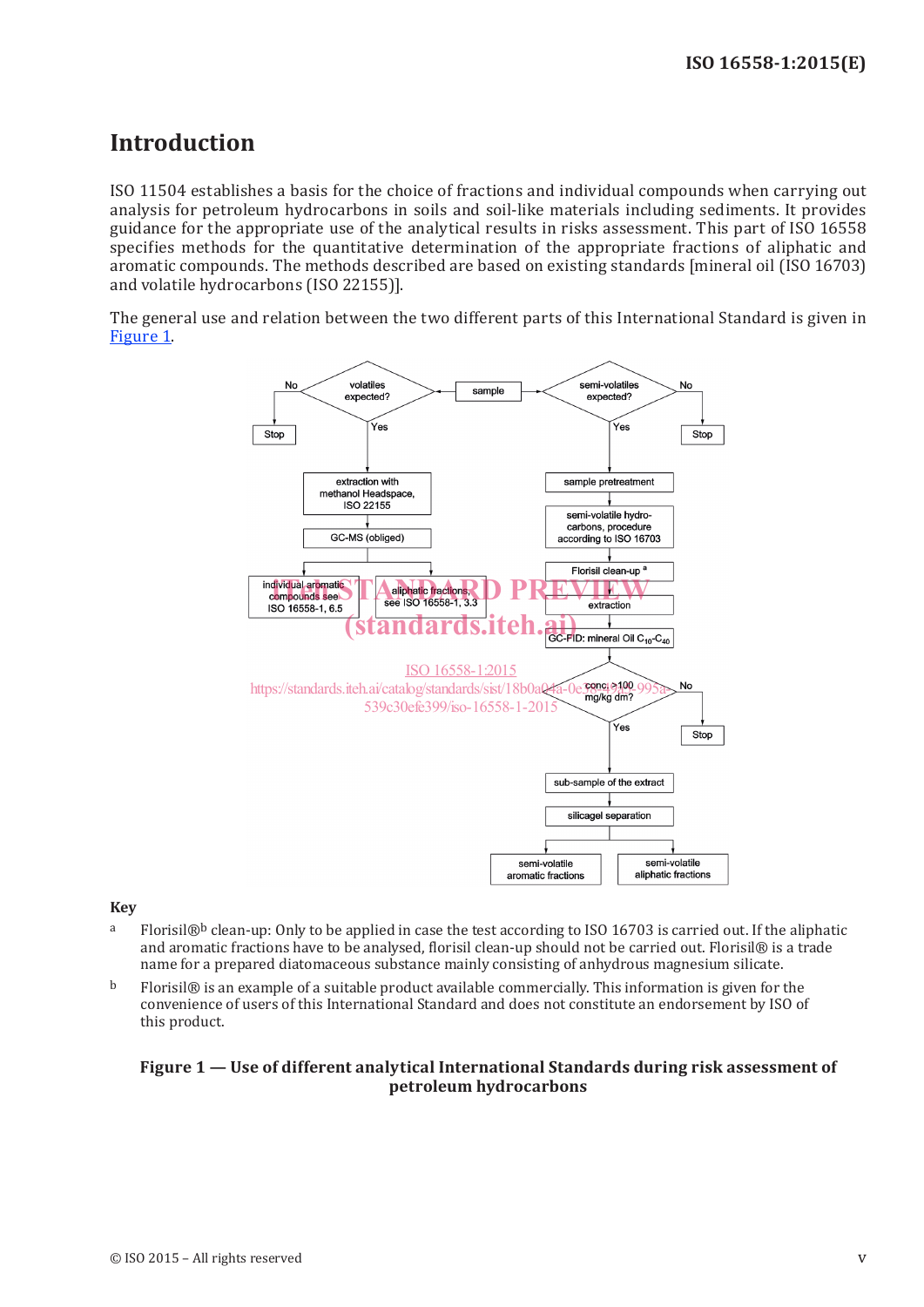## iTeh STANDARD PREVIEW (standards.iteh.ai)

ISO 16558-1:2015 https://standards.iteh.ai/catalog/standards/sist/18b0a04a-0e38-49a5-995a-539c30efe399/iso-16558-1-2015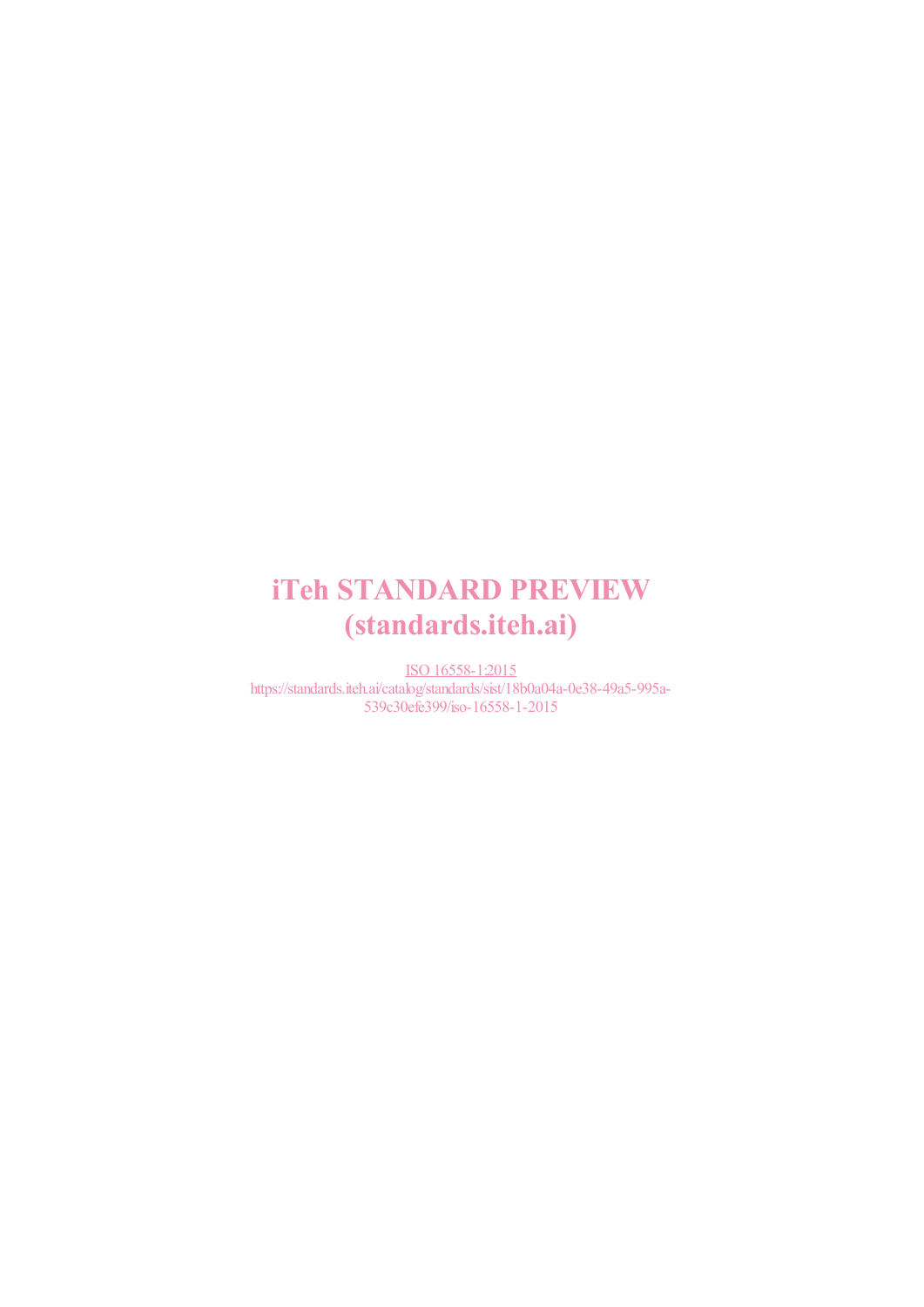## **Soil quality — Risk-based petroleum hydrocarbons —**

## Part 1: **Determination of aliphatic and aromatic fractions of volatile petroleum hydrocarbons using gas chromatography (static headspace method)**

#### **1 Scope**

This part of ISO 16558 specifies a method for the quantitative determination of the total extractable volatile, the volatile aliphatic, and aromatic fractions of petroleum hydrocarbon content in field moist soil samples by gas chromatography with mass spectrometric detection. The aromatic fractions are determined by the sum of individual aromatic compounds.

The sum of the volatile aliphatic ( $C_5$  to  $C_{10}$ ) and aromatic ( $C_6$  to  $C_{10}$ ) fractions can be referred to as "volatile oil".

The results of the test carried out can be used for risk assessment studies related to contaminations with petroleum hydrocarbons. STANDARD PREVIEW

This part of ISO 16558 provides a method applicable to petroleum hydrocarbon contents from about  $\mathbb{F}_p$  mg/kg soil 5 mg/kg soil expressed as dry matter for the whole aliphatic fraction  $C_5$  to  $C_{10}$  and about 5 mg/kg soil expressed as dry matter for the aromatic traction in the boiling range of C<sub>6</sub> to C<sub>10</sub>.

With this method, all hydrocarbons with a boiling range of 36 %  $\frac{18}{2}$  %  $\frac{36}{2}$  %,  $\frac{36}{2}$  alkanes between C<sub>5</sub>H<sub>12</sub> to  $C_{10}H_{22}$ , isoalkanes, cycloalkanes, BTEX, and di- and tri-alkyl benzenes compounds are determined as total volatile petroleum hydrocarbons  $C_5$  to  $C_{10}$ . In addition, volatile aliphatic and aromatic fractions are specified.

For the determination of semi-volatile aliphatic and aromatic fractions of petroleum hydrocarbons in soil samples, see ISO/TS 16558-2.

NOTE The sub-fractions proposed in this part of ISO 16558 have shown to be suitable for risk assessment studies. However, other sub-fractions between  $C_5H_{12}$  to  $C_{10}H_{22}$  can be determined in conformity with this part of ISO 16558.

On the basis of the peak pattern of the gas chromatogram and of the boiling points of the individual *n*-alkanes listed in Annex A, the approximate boiling range of the mineral oil and some qualitative information on the composition of the contamination can be achieved.

#### **2 Normative references**

The following documents, in whole or in part, are normatively referenced in this document and are indispensable for its application. For dated references, only the edition cited applies. For undated references, the latest edition of the referenced document (including any amendments) applies.

ISO 8466-1, *Water quality — Calibration and evaluation of analytical methods and estimation of performance characteristics — Part 1: Statistical evaluation of the linear calibration function*

ISO 10381-1, *Soil quality — Sampling — Part 1: Guidance on the design of sampling programmes*

ISO 10381-2, *Soil quality — Sampling — Part 2: Guidance on sampling techniques*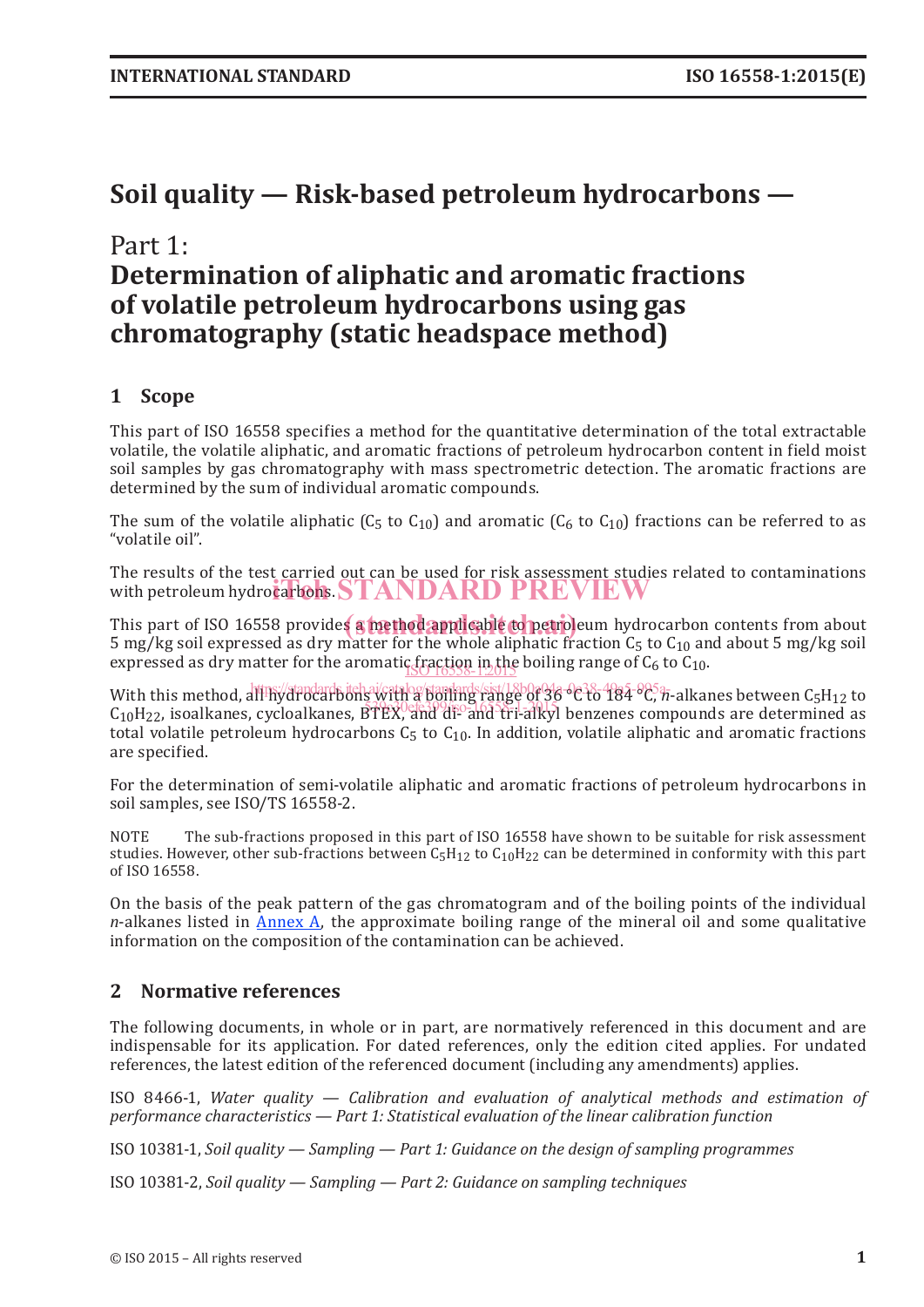ISO 11465, *Soil quality — Determination of dry matter and water content on a mass basis — Gravimetric method*

ISO 18512, *Soil quality — Guidance on long and short term storage of soil samples*

ISO 22155, *Soil quality — Gas chromatographic determination of volatile aromatic and halogenated hydrocarbons and selected ethers — Static headspace method*

ISO 22892, *Soil quality — Guidelines for the identification of target compounds by gas chromatography and mass spectrometry*

#### **3 Terms and definitions**

For the purposes of this document, the following terms and definitions apply.

#### **3.1**

#### **total content of volatile petroleum hydrocarbon fractions by gas chromatography**

sum of compounds extractable with methanol that can be measured by headspace gas chromatography with a mass spectrometric detector and eluted on a non-polar capillary column with retention times between those of *n*-pentane  $(C_5H_{12})$  EC 5 and hexane  $(C_6H_{14})$  EC 6, between EC 6 and *n*-octane  $(C_8H_{18})$ EC 8, and between EC 8 and 1,2-diethylbenzene  $(C_{10}H_{14})$  EC 10

Note 1 to entry: Substances that comply with that definition are mainly short chain or branched, olefenic, alicyclic, aliphatic hydrocarbons, and BTEX or alkyl substituted aromatic hydrocarbons.

#### **3.2**

## iTeh STANDARD PREVIEW

**volatile aromatic compounds and fraction between EC numbers 9 to 10 of petroleum hydrocarbons** volatile aromatic compounds and fraction between EC numbers 9 to 10 of petroleum hydrocarbons<br>single mono-aromatic BTEX compounds and the fraction. Letween EQ numbers 9 to 10 containing diand tri-alkylated aromatic compounds which can be measured by headspace gas chromatography with a mass spectrometric detector ISO 16558-1:2015

Note 1 to entry: For example compounds, see <u>Table 1.</u> https://standards.iteh.ai/catalog/standards/sist/18b0a04a-0e38-49a5-995a-**Fable d**efe399/iso-16558-1-2015

#### **3.3**

#### **volatile aliphatic fractions of petroleum hydrocarbons**

quantitative values for the aliphatic fractions of the volatile petroleum hydrocarbons (olefenic, alicyclic branched, and paraffinic short hydrocarbons) between EC numbers 5 to 6, 6 to 8, and 8 to 10 which can be measured with headspace gas chromatography with a mass spectrometric detector

Note 1 to entry: For example compounds, see Table 1.

| <b>Structure</b><br>type | EC number range<br>Carbon number of<br><i>n</i> -alkanes | <b>Boiling</b><br>range<br>$^{\circ}C$ | <b>Example compounds</b>                                                                                                                       |
|--------------------------|----------------------------------------------------------|----------------------------------------|------------------------------------------------------------------------------------------------------------------------------------------------|
| Aliphatic<br>compounds   | $5$ to 6                                                 | $\geq$ 36 to 69                        | Pentane, 2- and 3-methylpentane, 2,2- and<br>2,3-dimethylbutane, cyclopentane,<br>2,3-dimethyl-butadiene, hexane                               |
|                          | $> 6$ to 8                                               | $>69$ to 128                           | Cyclohexane, methylcyclopentane,<br>dimethyl-cyclopentane, methyl- and<br>dimethyl-cyclohexane, branched C <sub>7</sub> - and<br>$C_8$ -alkane |
|                          | $> 8$ to 10                                              | $>128$ to 175                          | <i>n</i> -nonane, 2-methylnonane,<br>1,1,3-trimethyl-cyclohexane,<br>2,3-dimethylheptane, $n$ -decane                                          |

#### **Table 1 — EC number ranges and respective example aliphatic and aromatic compounds**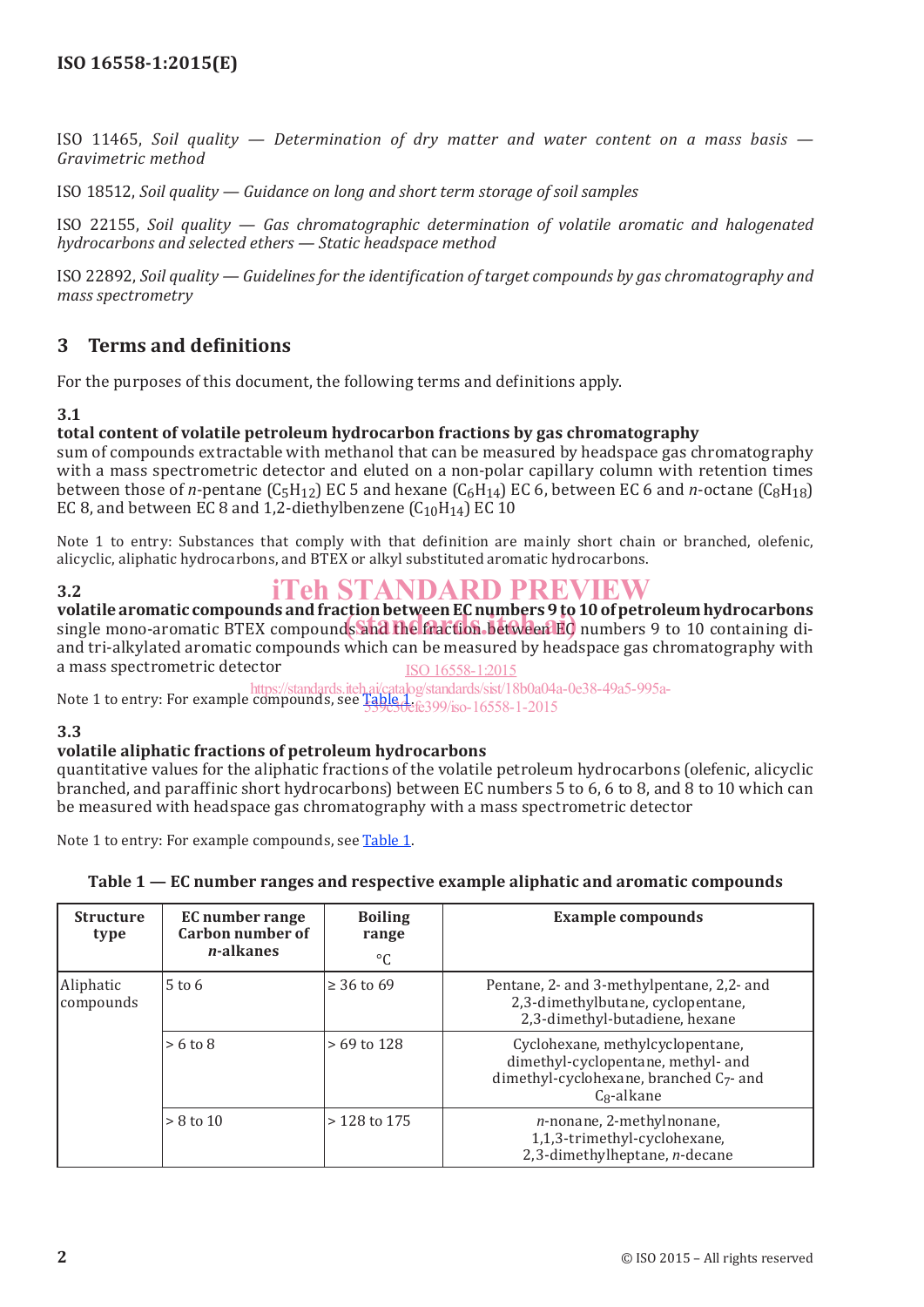| <b>Structure</b><br>type     | EC number range<br><b>Carbon number of</b><br><i>n</i> -alkanes | <b>Boiling</b><br>range<br>$\rm ^{\circ}C$ | <b>Example compounds</b>                                                                                                                                                                   |
|------------------------------|-----------------------------------------------------------------|--------------------------------------------|--------------------------------------------------------------------------------------------------------------------------------------------------------------------------------------------|
| <i>Aromatic</i><br>compounds | $> 6$ to 9                                                      | $>69$ to 151                               | BTEX single compounds, styrene                                                                                                                                                             |
|                              | $> 9$ to 10                                                     | $> 151$ to 184                             | Allylbenzene, <i>i</i> - and <i>n</i> -propylbenzene, 2- and 3-<br>and 4-ethyltoluene, 1,2- and 1,3-diethylbenzene,<br>1,2,3- and 1,2,4- and 1,3,5-trimethylbenzene,<br>isopropenylbenzene |

**Table 1** *(continued)*

#### **4 Interferences**

Compounds not related to petroleum hydrocarbon contaminations with boiling point between  $C_5$  and  $C_{10}$ (e.g. halogenated hydrocarbons and ethers as MTBE and TAME) can interfere with the aliphatic fractions.

### **5 Principle**

Test samples are taken from an untreated field moist soil sample. To prevent losses of the volatiles, samples are taken as undisturbed as possible in the field with a tube corer or by adding methanol immediately in the field (see ISO 22155 for further information).

The test sample is extracted with methanol. An aliquot of the methanol extract is transferred into a The test sample is extracted with methanol. An aliquot of the methanol extract is transferred into a<br>headspace vial with a defined amount of water and sealed. The temperature of the vials is stabilized in a thermostatic system to a temperature within the range 50 °C to 80 °C to achieve specified equilibrium<br>conditions. Gas chromatographic analysis of the volatile compounds in gaseous phase in equilibrium conditions. Gas chromatographic analysis of the volatile compounds in gaseous phase in equilibrium with the water in the vials is carried out by using headspace injection and an appropriate capillary column. The compounds are detected with a mass spectrometric detector (MS). https://standards.iteh.ai/catalog/standards/sist/18b0a04a-0e3

The procedure as described in ISO 2215599 is followed for determination of the individual aromatic compounds. Several aromatic fractions are then determined by summation of individual aromatic compounds.

On the basis of the peak pattern of the gas chromatogram and of the boiling points of the individual *n*-alkanes between  $C_5H_{12}$  to  $C_{10}H_{22}$  (retention time standard), the sub-fractions of the volatile aliphatic hydrocarbons can be fixed and the peak areas of the sub-fractions can be integrated and hence used for quantification.

The total peak areas between the EC range defining standards between *n*-pentane and *n*-decane is measured and the content of the volatile aliphatic hydrocarbons in the sample is quantified against an external standard mix consisting of different types of volatile aliphatic compounds which are typical for petroleum hydrocarbons.

#### **6 Reagents**

All reagents shall be of recognized analytical grade. Verify whether the reagents are applicable for this specific purpose and free of interfering compounds.

#### **6.1 Water,** free of volatile organic compounds.

Water, free from organic contaminants. It shall show negligible interferences in comparison with the smallest concentration to be determined. Sufficient water from the same batch should be available to complete each batch of analyses including all preparations.

Water can be heated in a round bottom flask for about 30 min to remove remains of volatile compounds.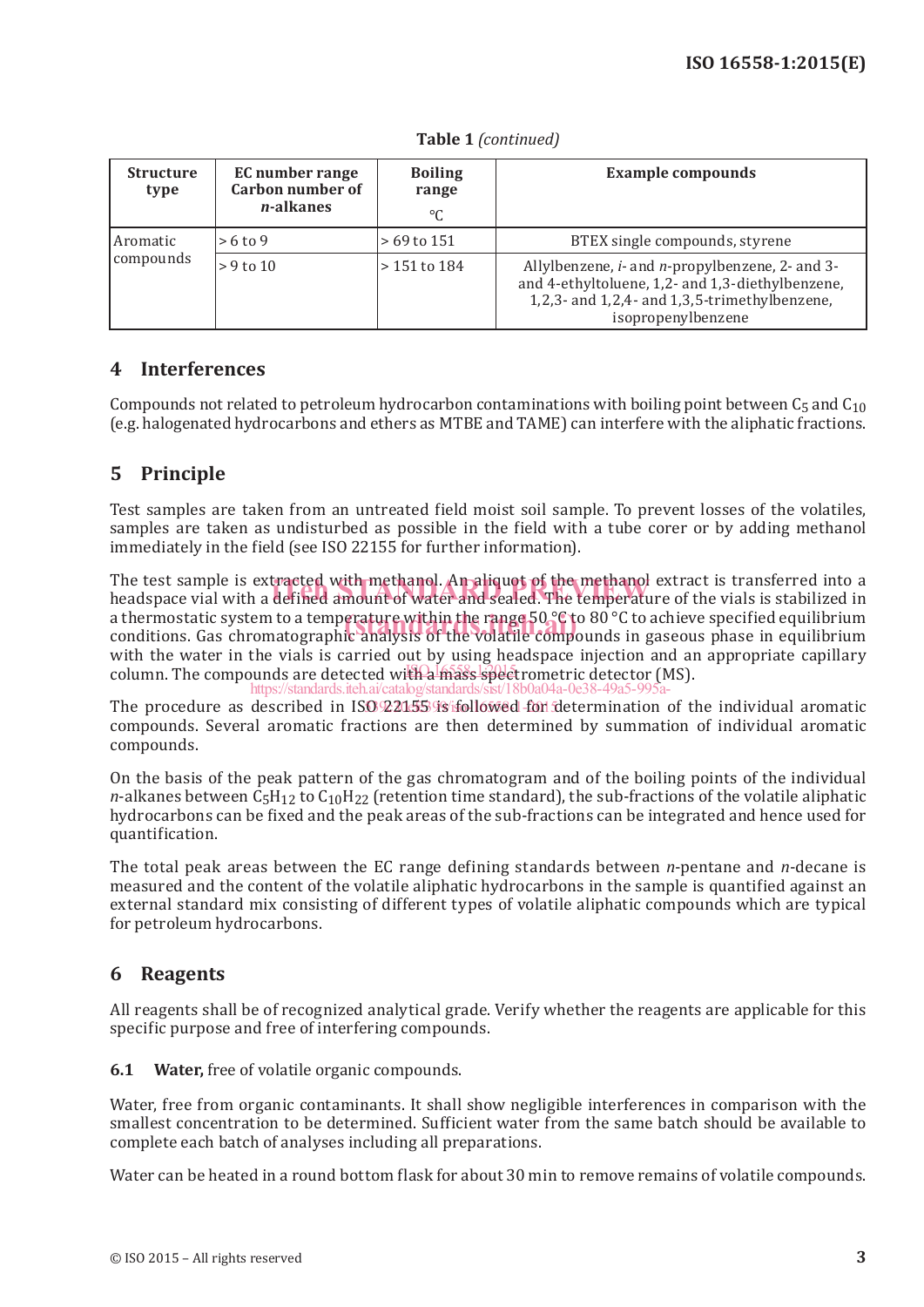#### **6.2 Methanol (CAS-RN**1) **67-56-1).**

Solvent for the extraction of soil samples and for the preparation of standard solutions.

#### **6.3 Internal standard compounds.**

For the determination of volatile aromatic hydrocarbons by GC-MS, two or more internal standards shall be selected. They shall not interfere with compounds present in the methanol extract.

Examples of suitable internal standards are the following:

- a) toluene-D8 (CAS-RN 2037-26-5);
- b) ethylbenzene-D10 (CAS-RN 25837-05-2);
- c) 1,3,5-trimethylbenzene D3 (CAS-RN 38574-14-0).

Example of suitable non-deuterated internal standard:

— *ααα*-trifluorotoluene (CAS-RN 98-08-8).

#### **6.4 Retention time standard solution.**

It is the fraction range defining standard solution containing *n*-pentane, *n*-hexane, *n*-heptane, *n*-octane, *n*-nonane, and *n*-decane.

Prepare a mixture of equal amounts, on a mass basis, of the *n*-alkanes with carbon numbers from C<sub>5</sub> to C<sub>10</sub>, dissolved in methanol <u>(6.2</u>), to give concentrations of about 50 mg/l of each *n*-alkane. Store at **CO** room temperature. room temperature.

NOTE This solution is used to give information of the retention times of the *n*-alkanes to define the volatile hydrocarbon fractions in the samples, data die h.ai/catalog/standards/sist/18b0a04a-0e38-49a5-995a-

#### 539c30efe399/iso-16558-1-2015

**6.5 Volatile aromatic hydrocarbon standards between EC numbers range 6 to 10 for calibration of headspace GC-MS system.**

| Compound                | <b>CAS-RN</b>  |
|-------------------------|----------------|
| EC number range 6 to 9  |                |
| benzene                 | $71 - 43 - 2$  |
| toluene                 | $108 - 88 - 3$ |
| ethylbenzene            | $100 - 41 - 4$ |
| <i>o</i> -xylene        | $95 - 47 - 6$  |
| $m$ -xylene             | $108 - 38 - 3$ |
| <i>p</i> -xylene        | $106 - 42 - 3$ |
| styrene                 | $100 - 42 - 5$ |
| EC number range 9 to 10 |                |
| allylbenzene            | $300 - 57 - 2$ |
| isoproprenylbenzene     | $98 - 83 - 9$  |

<sup>1)</sup> CAS-RN: Chemical Abstracts Service Registry Number.